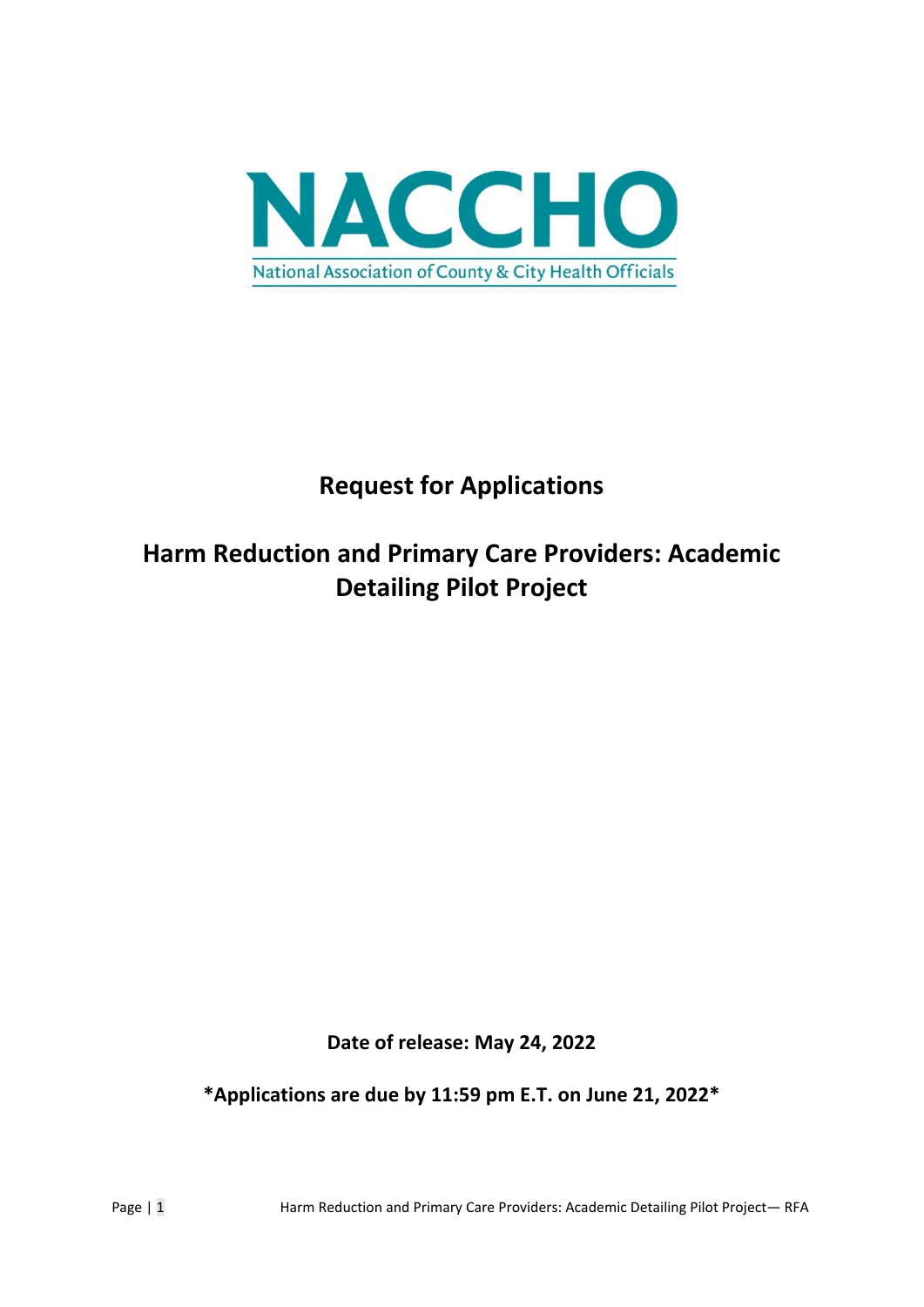### **Summary Information**

**Project Title:** Harm Reduction and Primary Care Providers: Academic Detailing Pilot Project **Proposal Due Date and Time**: June 21, 2022, at 11:59 pm E.T. **Selection Announcement Date**: On or around July 8, 2022 **Source of Funding:** Centers for Disease Control and Prevention **NOA Award No.:** 6 NU38OT000306-04-01 **Maximum Funding Amount**: Up to \$35,000 per site. **Estimated Period of Performance**: August 1, 2022 – December 31, 2022. **Point of Contact for Questions Regarding this Application**: Audrey Eisemann, Sr. Program Analyst, Injury and Violence Prevention [\(aeisemann@naccho.org\)](mailto:aeisemann@naccho.org)

#### **I. Background and Funding Overview**

The National Association of County and City Health Officials (NACCHO) represents the nation's nearly 3,000 local health departments (LHDs), which work to protect and improve the health of all people and all communities. NACCHO provides resources to help LHD leaders develop public health policies and programs to ensure that communities have access to the vital programs and services people need to keep them protected from disease and disaster.

With support from the Centers for Disease Control and Prevention (CDC), NACCHO is pleased to offer a funding opportunity to develop key messages that can be delivered through one-on-one educational outreach, also known as academic detailing, for health departments to use with primary care providers to increase their knowledge of harm reduction; increase their ability to incorporate harm reduction into the provision of care; and increase referrals of individuals who use substances to harm reduction services in their community.

The United States is experiencing unprecedented levels of overdose deaths, with synthetic opioids driving a significant portion of both fatal and nonfatal overdoses. <sup>1</sup> Harm reduction strategies are critical to reducing the morbidity and mortality of people who use drugs (PWUD) and encompass a broad array of practices and services that can reduce substance use, connect people to treatment, and prevent overdoses.<sup>2</sup>

Academic detailing is an established technique that has been shown to change behavior of providers.<sup>3</sup> The technique uses on-on-one interactions between an academic detailer and a provider, establishing a relationship in which the detailer shares up to date and accurate information that can

<sup>&</sup>lt;sup>1</sup> Jones, C. M., Einstein, E. B., & Compton, W. M. (2018). Changes in synthetic opioid involvement in drug overdose deaths in the United States, 2010-2016. JAMA, 319(17), 1819-1821.

<sup>2</sup> CDC. (2019, June 213). *Summary of Information on The Safety and Effectiveness of Syringe Services Programs (SSPs).* Retrieved December 3, 2019 from https://www.cdc.gov/ssp/syringe-services-programs-summary.html.

Bernard, C. L., Owens, D. K., Goldhaber-Fiebert, J. D., & Brandeau, M. L. (2017). Estimation of the cost-effectiveness of HIV prevention portfolios for people who inject drugs in the United States: A model-based analysis. *PLoS Med, 14*(5). doi:10.1371/journal.pmed.1002312. Coffin, P. O., Behar, E., Rowe, C., Santos, G. M., Coffa, D., Bald, M., & Vittinghoff, E. (2016). Nonrandomized intervention study of naloxone coprescription for primary care patients receiving long-term opioid therapy for pain. *Annals of Internal Medicine, 165*(4), 245-252. Sherman, S.G., Park, J.N., Glick, J., McKenzie, M., Morales, K., Christensen, T., Green, T.C. (2018) FORECAST Study Summary Report. Johns Hopkins Bloomberg School of Public Health. Retrieved December 3, 2019, from https://americanhealth.jhu.edu/sites/default/files/inlinefiles/Fentanyl\_Executive\_Summary\_032018.pdf.

<sup>3</sup> Liebschutz, J.M., Xuan, Z., Shanahan, C.W., et al. (2017). Improving adherence to long-term opioid therapy guidelines to reduce opioid misuse in primary care: A cluster-randomized clinical trial. JAMA Internal Medicine, 177(9), 1265-72.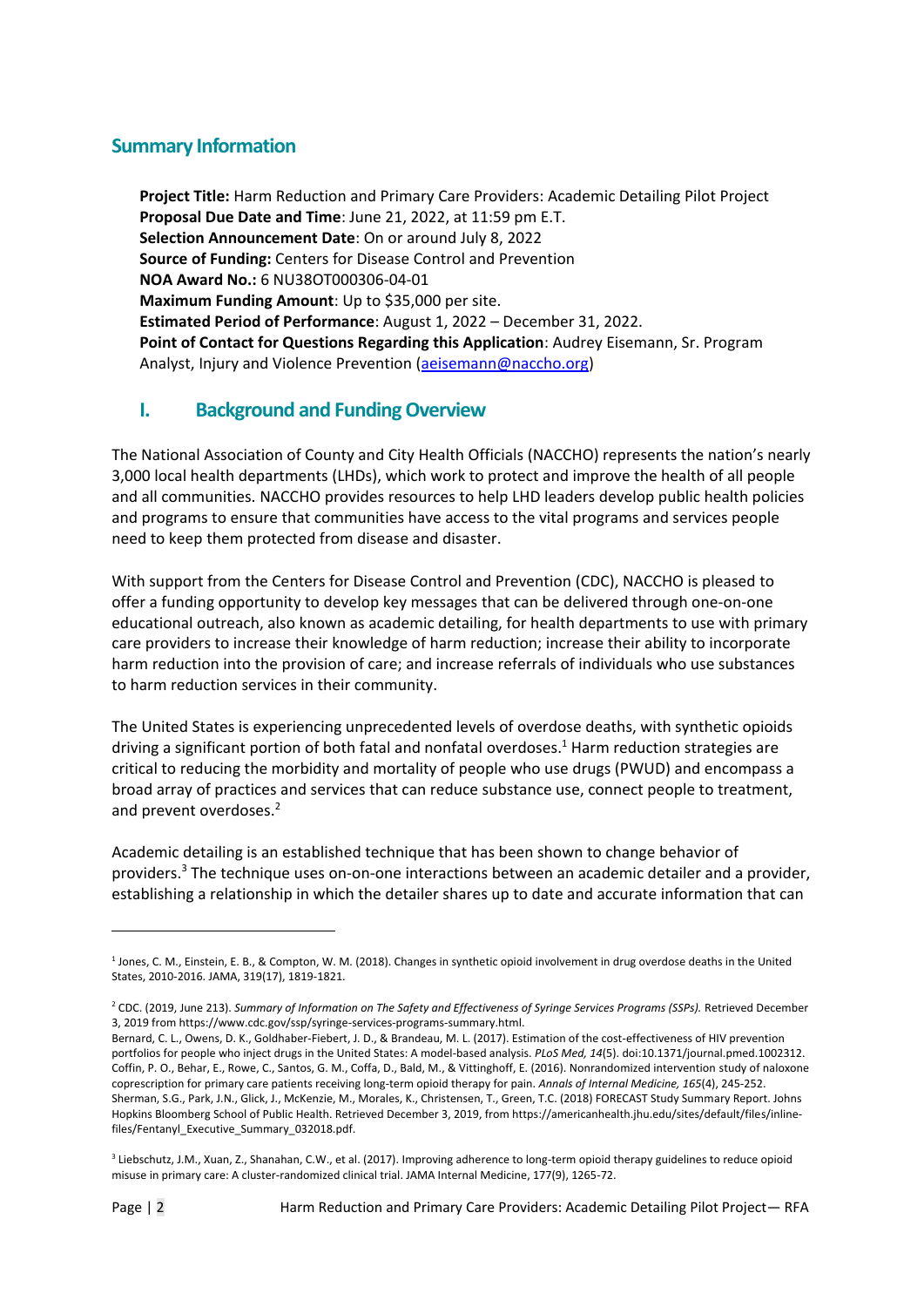benefit patients. This pilot aims to determine whether academic detailers and detailing sessions can assist primary care providers by enhancing their knowledge of harm reduction; improving their ability to incorporate harm reduction into services they provide; and increasing referrals for PWUD to harm reduction services in their community.

Through this funding opportunity, NACCHO will award up to five applicants. **Applicants are defined as Local or State Health Departments or other non-profit organizations/academic institutions that provide academic detailing.** Project proposals must identify the existence of these programs and capacity to pilot the academic detailing projects. The project period shall begin upon receipt of the Notice of Award and will end **December 31, 2022**. Applications must be submitted via email no later than **June 21, 2022.** In fairness to all applicants, NACCHO will not accept late submissions.

Applications are due **by 11:59 pm E.T. on June 21, 2022.** The applicant must designate one main point of contact to submit the application and communicate directly with NACCHO subsequently. Applicants will be notified of their selection status by e-mail to the project point of contact on or **around July 8, 2022.** All necessary information regarding the project and application process may be found below. All questions should be sent via email to Audrey Eisemann [\(aeisemann@naccho.org\)](mailto:aeisemann@naccho.org) and will be reviewed by NACCHO.

Applicants are advised to consider the following deadlines and events for this application.

| Event                                  | Date/Time                          |
|----------------------------------------|------------------------------------|
| <b>Application Submission Deadline</b> | June 21, 2022 at 11:59 pm E.T.     |
| <b>Award Notification Date</b>         | On or around July 8, 2022          |
| Period of Performance                  | August 1, 2022 – December 31, 2022 |

## **II. Eligibility and Contract Terms**

**Eligibility requirements**: To be considered eligible for this funding opportunity, applicants must:

- Be a Local or State Health Department or other non-profit organization/academic institution that provides academic detailing; and
- Have a harm reduction services program within the jurisdiction.

**Contract terms:** Selected applicants will be required to identify and designate an agency, if it is not the state or local health department, to enter into a contract with NACCHO for the submission of the deliverables specified in the contract and serve as a fiscal agent for the project. NACCHO expects you as the applicant to review and agree to the NACCHO [standard contract language.](http://www.naccho.org/uploads/card-images/environmental-health/01_Consultant-Template-for-Members.docx) However, if you know in advance that your agency or organization is going to have difficulty accepting any of the provisions in the contract, please contact NACCHO immediately to discuss. If you are an applicant from Florida, please contact NACCHO immediately for a copy of the Florida standard contract.

NACCHO will establish a fee-for-service contract with the awarded applicant whereas deliverables will be listed in the recipient contract and payment will be remitted upon submission and acceptance of those items; see Section III for the deliverable schedule.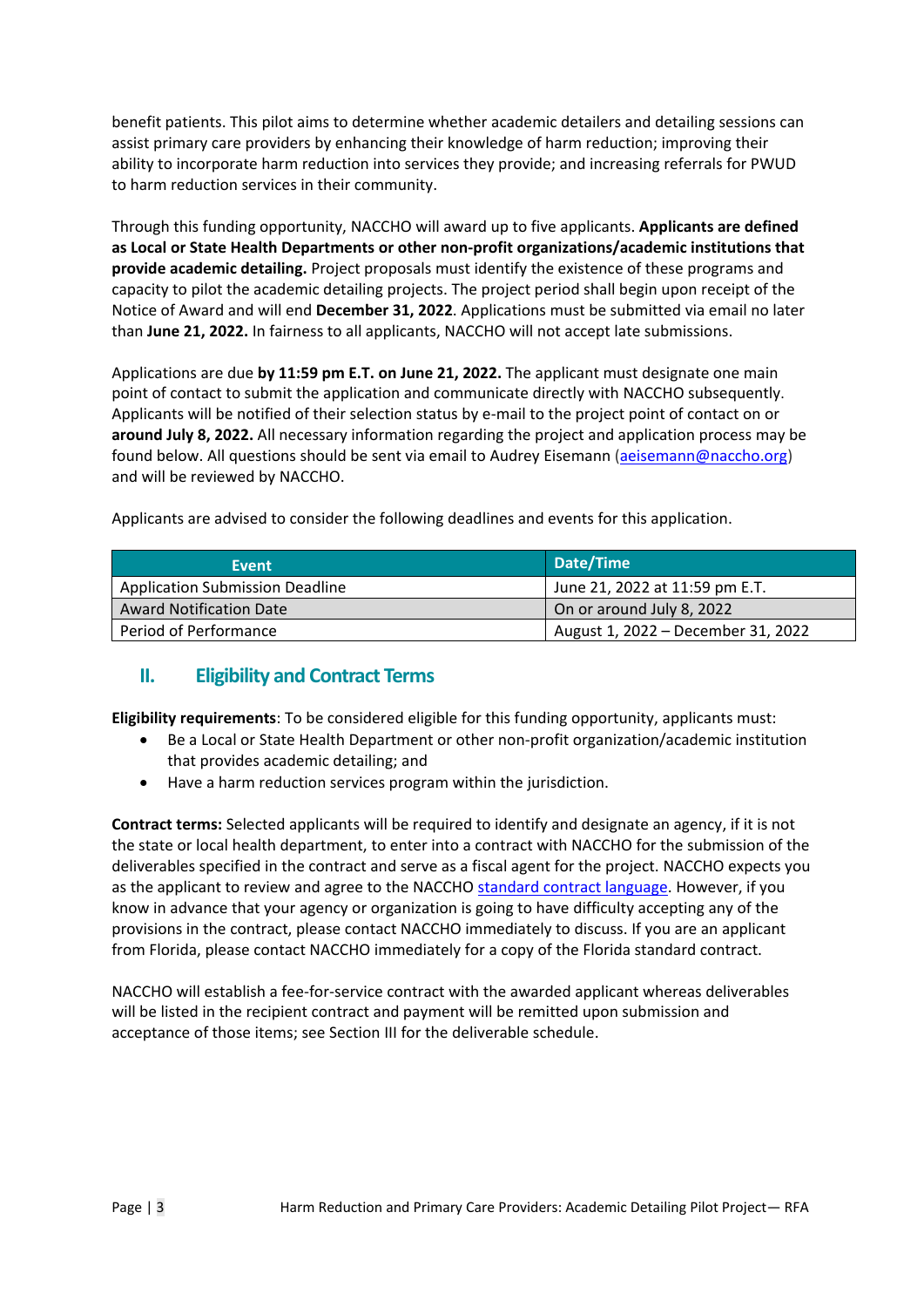## **III. Project Requirements and Expectations**

This funding opportunity is open to all Local or State Health Departments or other organization/ academic institutions who have

- a current academic detailing program with at least two trained and experienced academic detailers
- Relationships with primary care providers/primary care provider officers or health systems or a strategy for recruiting primary care providers (non-residents)
- Knowledge of local harm reduction resources to support people who use drugs (participants will develop a local resource guide as part of the project)

All awardees will be required to conduct the following activities throughout the project period:

- **Kick-off Call and Recruitment:** Sites will attend a kick-off call with NACCHO and CDC to meet other sites and review the goals and expectations. After this call, sites will begin recruitment efforts for the pilot.
- **Key Messages Training**: Sites will participate in a one-hour training about the key messages for the academic detailing pilot.
- **Monthly Calls**
	- o **Individual Technical Assistance Calls**: Sites will participate in a monthly, one-hour TA call with NACCHO and CDC. The purpose of these calls will be to discuss progress towards goals, identify challenges, and provide additional materials to assist detailers in their work with primary care providers.

#### • **Academic Detailing**

- o Sites will aim to provide **three academic detailing visits to 10 providers** in the local community (for a total of 30 visits).
	- The awardee is not required to, but may use their discretion to target a subpopulation within the population of primary care providers (e.g. primary care providers that are X-waivered, serve rural jurisdictions, serve jurisdictions with high rates of overdoses, etc.)
- o Development and dissemination of a **local resource guide** to provide to primary care providers.
- o Development of a **project workflow** to ensure all aspects of the pilot are completed.
- o Participation with the project's **evaluation materials** including provider visit tracking and feedback and provider feedback surveys.
- **Evaluation:** Towards the end of the pilot, academic detailer and program managers will provide feedback on a survey to share successes, challenges, and feedback on the pilot project**.**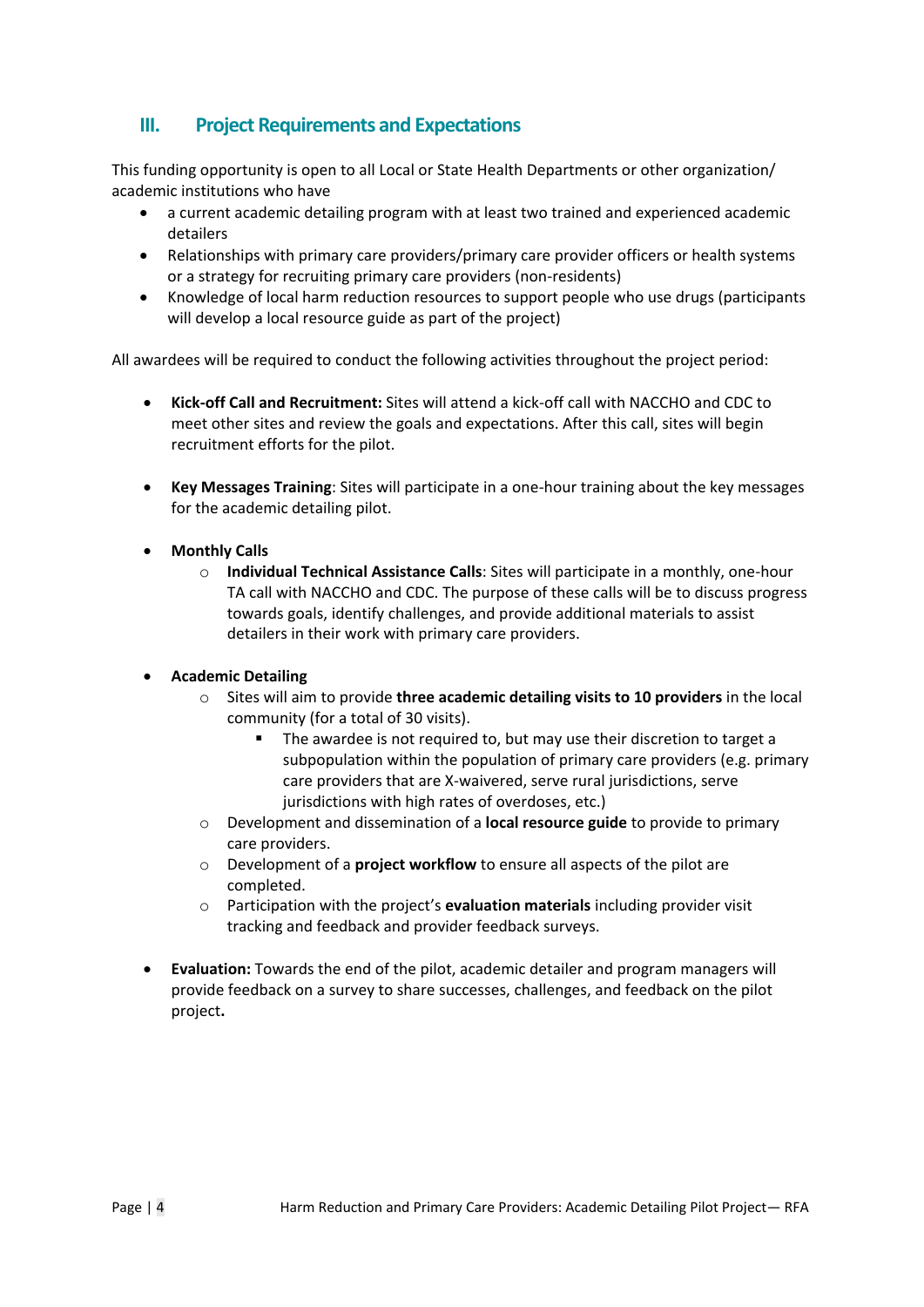The following outlines the deliverables to be produced by each awardee; however, a finalized scope of work will be agreed upon post awardee selection.

| <b>Invoice</b><br>number | <b>Primary Task/Deliverable</b>                                                                                                                                                                                                                                                                    | <b>Payment</b><br><b>Schedule</b> | <b>Payment</b><br><b>Amount</b> |
|--------------------------|----------------------------------------------------------------------------------------------------------------------------------------------------------------------------------------------------------------------------------------------------------------------------------------------------|-----------------------------------|---------------------------------|
| Invoice 1                | 1. Participate in project kick-off call with NACCHO, CDC, and project partners.<br>Time and date TBD. Provide list of attendees. (1.1)                                                                                                                                                             | 10%                               | Invoice 1:<br>\$10,500          |
|                          | 2. Participate in key messages training for the academic detailing pilot. (1.2)                                                                                                                                                                                                                    | 10%                               |                                 |
|                          | 3. Develop list of local resources for academic detailers based upon the needs of<br>the detail and jurisdiction. This may include primary care providers that are X-<br>waivered; treatment facilities and their capacity; peer support programs; harm<br>reduction service providers; etc. (1.3) | 10%                               |                                 |
| Invoice 2                | 1. Pilot academic detailing key messages to incorporate harm reduction<br>practices and referrals into the provision of care by primary care providers and<br>provide surveys to detailees. Provide monthly data tracking submission for<br>August-September 2022. (2.1)                           | 30%                               | Invoice 2:<br>\$10,500          |
|                          | 2. Participate in monthly check-in calls with NACCHO and CDC. Provide call<br>schedule August-September 2022. (2.2)                                                                                                                                                                                | n/a                               |                                 |
| Invoice 3                | 1. Pilot academic detailing key messages to incorporate harm reduction<br>practices and referrals into the provision of care by primary care providers and<br>provide surveys to detailees. Provide monthly data tracking submission for<br>months October - November 2022. (3.1)                  | 30%                               | Invoice 3:<br>\$10,500          |
|                          | 2. Participate in monthly check-in calls with NACCHO and CDC. Provide call<br>schedule October - November 2022. (3.2)                                                                                                                                                                              | n/a                               |                                 |
| Invoice 4                | 1. Provide feedback through participation in a survey on the challenges,<br>successes, considerations, and lessons learned of the academic detailing for<br>primary care providers. (4.1)                                                                                                          | 10%                               | Invoice 4:<br>\$3,500           |

Please note: NACCHO reserves the right to make changes to the project timeline and payment schedule if necessary.

## **IV. Application Instructions**

To apply for this funding opportunity:

- Review the requirements and expectations outlined in this RFA.
- Review NACCHO's [standard contract language](http://www.naccho.org/uploads/card-images/environmental-health/01_Consultant-Template-for-Members.docx) and provide a copy to the individual with signing authority for the LHD (or entity that would be contracting with NACCHO, e.g., city government), including any relevant financial or legal offices for advanced consideration. *Do not sign or send back the contract with the application.*
- Submit the application to NACCHO's Overdose Prevention Team at [IVP@naccho.org](mailto:IVP@naccho.org) by June 21, 2022 at 11:59 pm ET. Submissions after this deadline will not be considered. Please use the subject line, "Harm Reduction and Primary Care Providers: Academic Detailing Pilot Project".
	- $\circ$  NACCHO will confirm receipt of all applications, however, receipt does not guarantee verification of completeness. All questions may be directed to Audrey Eisemann at [aeisemann@naccho.org.](mailto:aeisemann@naccho.org)
- The application must include the following items to be deemed complete:
	- o Narrative (**no more than 3-5 pages**) that addresses the three domains described below:
		- Statement of Need
		- Applicant Information and Implementing Capacity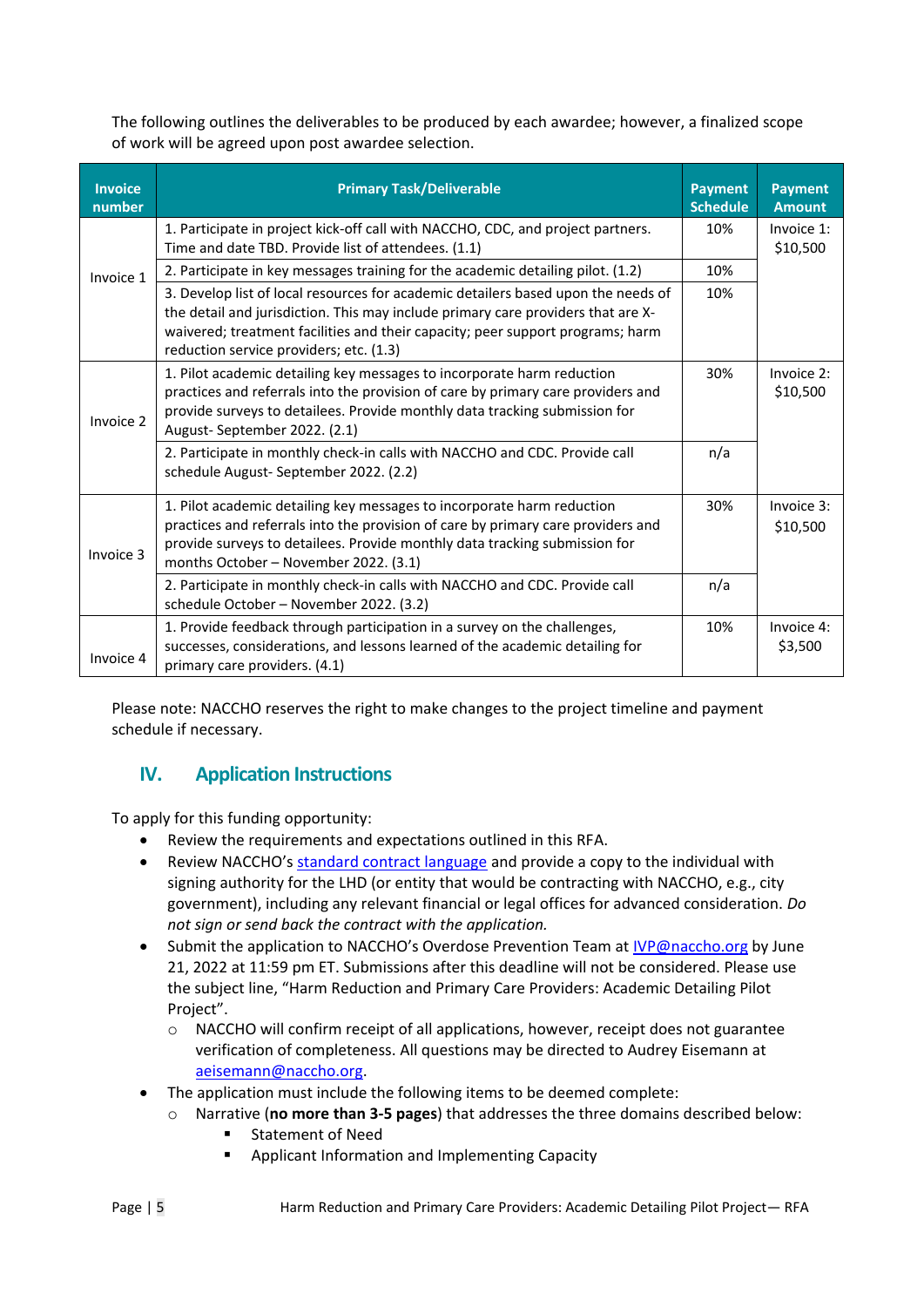- Proposed Approach
- Community Resources
- o Budget and budget narrative (templates provided in Section VI)
- o Completed attachments (see Section VI)

Applicants will be notified of their selection status by e-mail to the project point of contact **on or around July 8, 2022**. Selected applicants will be required to confirm participation and agreement with the contract scope of work after receiving a notification. The designated point of contact for selection must be available to receive and respond to the notification in a timely manner.

## **V. Selection criteria**

Applications will be reviewed by NACCHO and CDC and scored based on the following criteria. The budget will not be included in the scoring criteria but is required for complete application submissions. NACCHO will not review incomplete applications.

#### **1. Project Narrative** (no more than 3-5 pages)

- **Statement of Need (20%)**
	- o Describe the public health and public safety impact of the overdose epidemic in the jurisdiction (e.g., fatal, and non-fatal overdose rates, trends of concern). Include any relevant background and community context.

#### • **Applicant Information and Implementing Capacity (30%)**

- o Identify and provide an overview of the existing academic detailing program, including:
	- number of full-time and part-time staff; and
	- previous detailing on topics related to overdose response and prevention.
- $\circ$  Describe your engagement with primary care providers on academic detailing or other projects in the past.
- o Provide resumes or curriculum vitae of all key project staff, highlighting relevant knowledge, expertise/qualifications, and experience. These items do not count towards page limit.

#### • **Proposed Approach** (**30%)**

- o Describe your proposed approach for an academic detailing pilot project with primary care providers as the intended audience.
- o Describe your strategy for recruiting primary care providers.
- $\circ$  Describe the challenges you anticipate and how you plan to address them.
- $\circ$  Include a brief description of the staff plan to implement the strategy and approach, including the process for ensuring the timely completion of deliverables.

#### • **Community Resources (20%)**

- o Describe your community's resources that could support this project and be a part of the resource guide.
- o Describe local organizations that could receive referrals from primary care providers.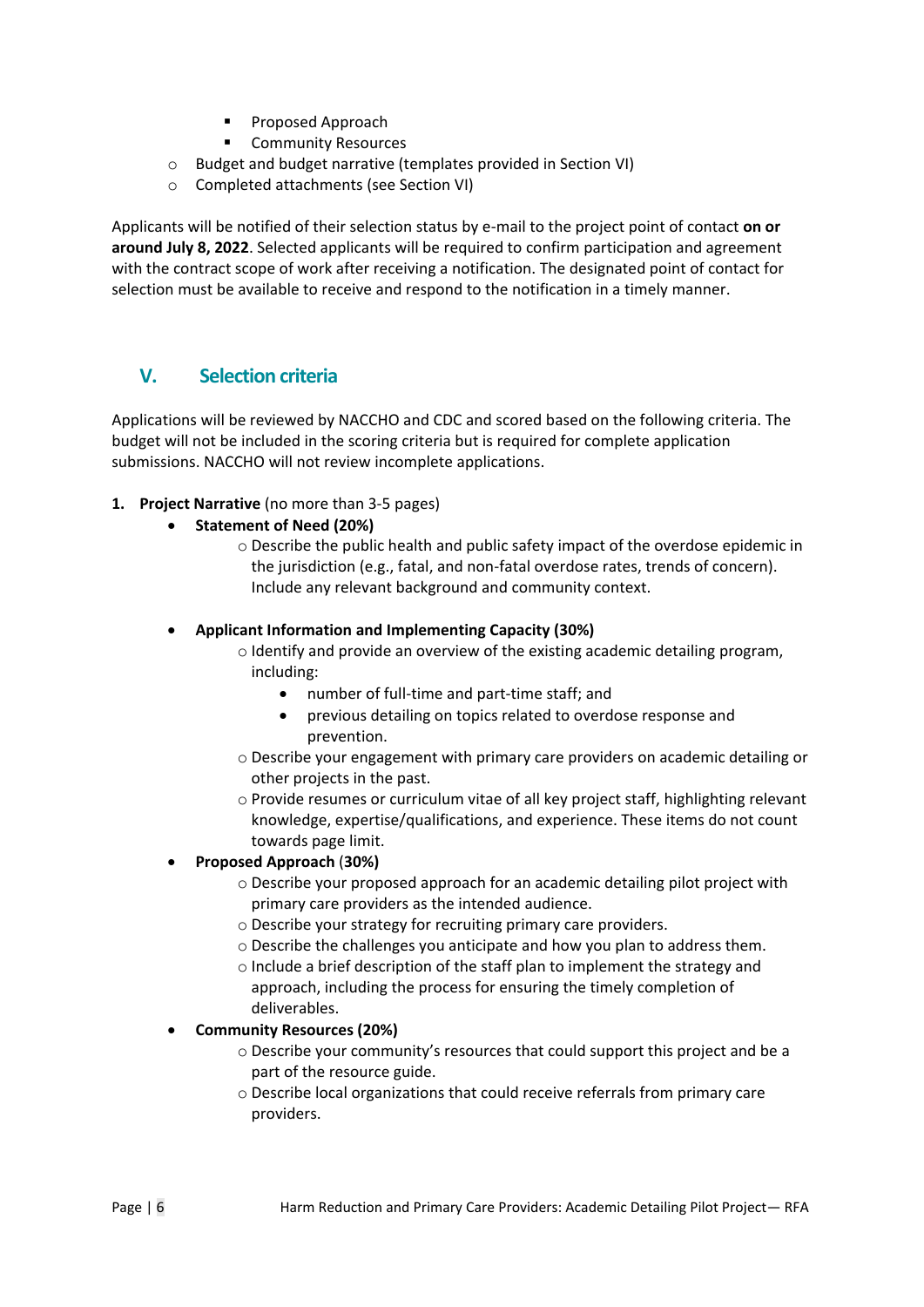- **2. Budget and Budget Narrative** (templates provided)
	- Refer to the [Budget](https://www.naccho.org/uploads/full-width-images/Budget-sample-blank_FIN.xlsx) an[d Budget Narrative](https://www.naccho.org/uploads/downloadable-resources/Budget-narrative-template_blank.docx) templates. Each complete application must also include a budget justification using the sample budget template, with the funding period to begin on 8/1/2022. Each applicant may request up to \$35,000 to support project activities. Please note that the final budget amount cannot be changed after submission.
	- The budget will not be included in the scoring criteria but is required for complete application submissions. The purpose of the line-item budget is to demonstrate that the applicant has considered appropriate funding needed to accomplish the proposed work.
	- Items that may be included in the request for funds include, but are not limited to:
		- o staff salaries and fringe benefits
		- o supplies
		- o indirect costs to support the completion of the deliverables within the project period
		- o training for staff on this project
	- Activities supported directly by project funding will be constrained by allowable costs under CDC guidelines. Funds may not be used for equipment purchases.
	- **Include a budget narrative** (one page or less) to explain each line-item and how the amounts were derived. See detailed guidance below.
		- $\circ$  Personnel: List all staff positions by title (both current and proposed). Give the annual salary or hourly rate of each position, the percentage of each position's time devoted to the project, and the activities you anticipate these staff persons to conduct.
		- o Fringe Benefits and Indirect Rates: Provide a breakdown of the amounts and percentages that comprise fringe benefit costs such as health insurance, etc. We require a copy of your federally approved rate for our records. If your rate isn't federally approved, please provide a signed letter on letterhead that provides a detailed breakdown and allocation for expenses incorporated as the indirect rate in your budget. Note: If your organization charges an indirect cost recovery rate greater than 10%, additional documentation will be required justifying the rate and showing a breakdown of what goes into the pool. If you use the 10% *de minimis* rate, no additional documentation is needed.
		- o Travel: Specify the purpose and details of the travel.
		- o Supplies: Identify supplies in the detailed budget and the intended use for these supplies (i.e., what activities will the supplies support).
		- o Contractual: Identify each proposed contract and specify its purpose and estimated cost.
	- Respond to the following three questions in your application:
		- o Do you have prior experience in Federal Contracting?
			- o Have you completed a Single Audit?
			- $\circ$  When researching contractors, vendors, or supplies was a reasonable inquiry used to ensure that contractors or vendors are compliant with Section 889 of the National Defense Authorization Act?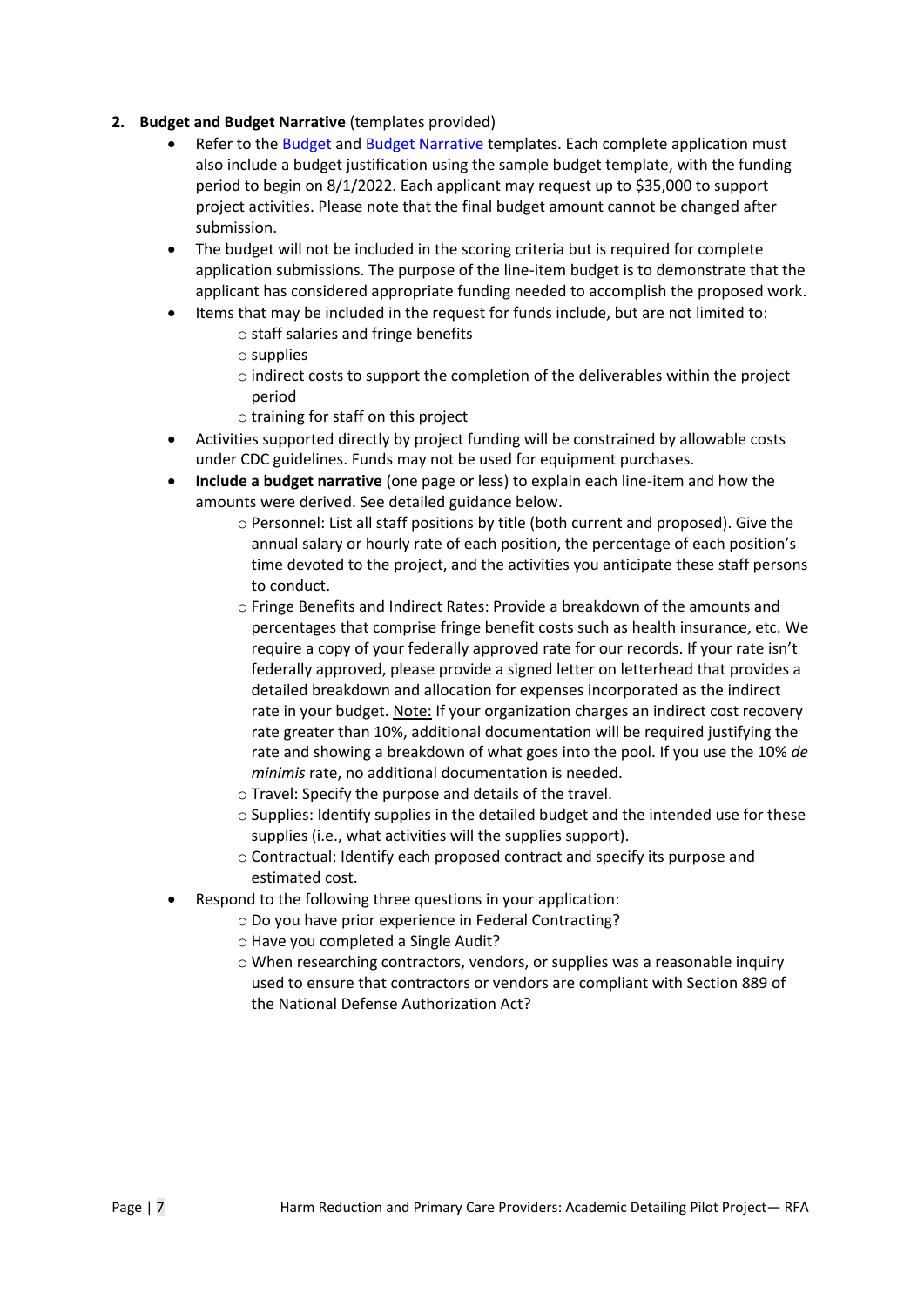## **VI. Attachments**

Please find below, links to additional information, forms, and resources needed for this application submission:

- o Required: Complete and submit the [Budget](https://www.naccho.org/uploads/full-width-images/Budget-sample-blank_FIN.xlsx) and [Budget Narrative](https://www.naccho.org/uploads/downloadable-resources/Budget-narrative-template_blank.docx) templates
- o Required: Complete and submit the [Vendor Information Form](https://www.naccho.org/uploads/downloadable-resources/Vendor-Form.pdf)
- o Required: Complete and submit the [Certification of Non-Debarment](https://www.naccho.org/uploads/downloadable-resources/Certification-of-Non-Debarment.pdf)
- o Required: Submit a [W-9](https://www.naccho.org/uploads/downloadable-resources/W-9-Blank.pdf)
- o Required: Proof of active registration with SAM.gov in accordance with UEI number
- o Federally approved indirect/fringe rate or a signed letter on letterhead that provides a detailed breakdown and allocation for expenses incorporated as the indirect rate in your budget (as applicable)
- o Required for applications of \$25,000: [FFATA form](https://www.naccho.org/uploads/downloadable-resources/FFATA-Data-Collection-Form.E.pdf) (if you are not able to complete this by the application deadline, you may submit it one week after you have been selected).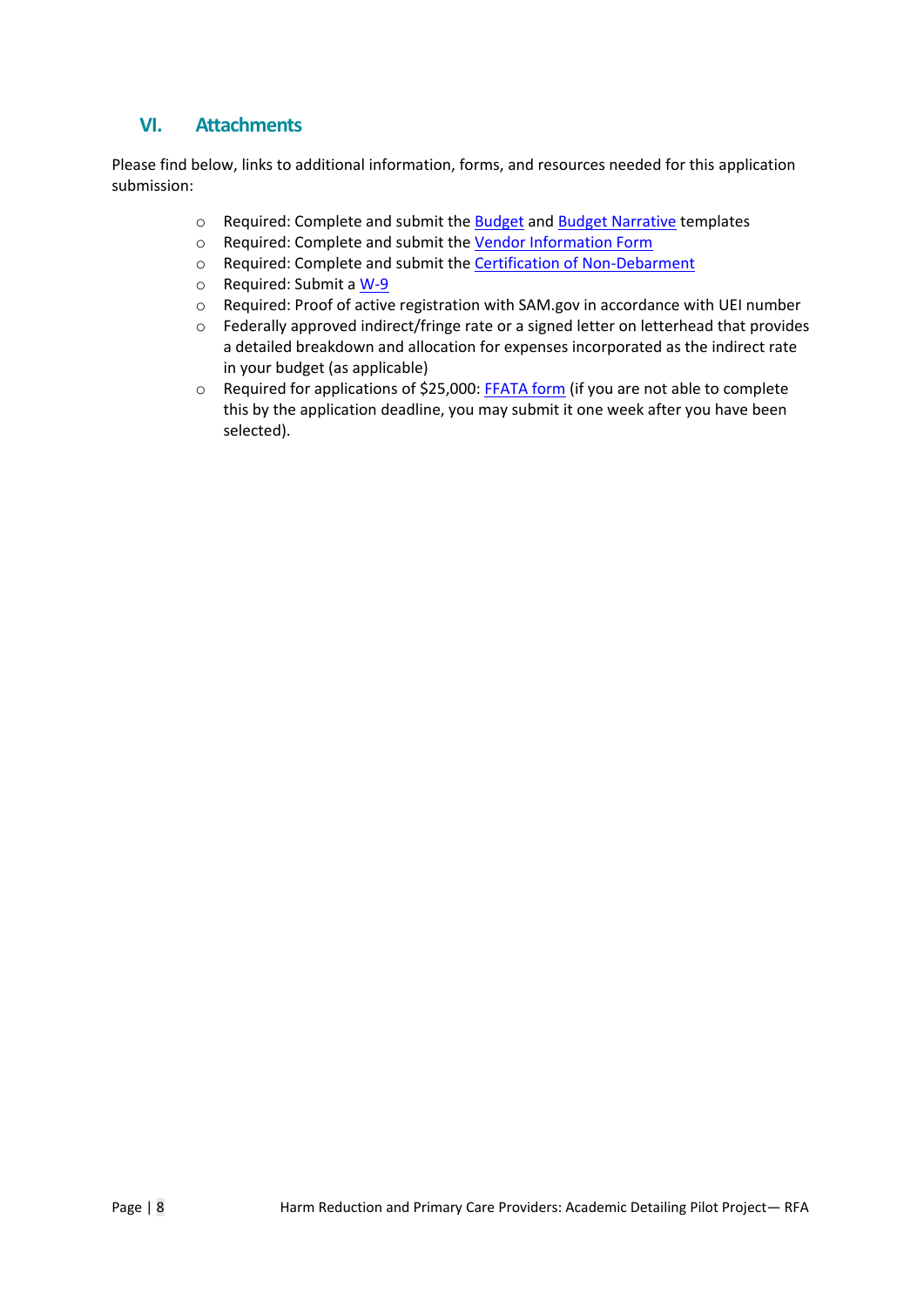## **APPENDIX A**

#### **Unallowable Cost Guidelines**

Recipients may use funds only for reasonable program purposes, including personnel, travel, supplies, and services. NACCHO reserves the right to request a revised cost proposal, should NACCHO and CDC determine applicant's proposed cost as unallowable. Restrictions that must be considered while planning the programs and writing the budget:

- Naloxone/Narcan and syringes
- HIV/HCV/other STD/STI testing
- Drug disposal programs and supplies. This includes implementing or expanding drug disposal programs or drug take-back programs, drug drop box, drug disposal bags.
- The provision of medical/clinical care.
- Wastewater analysis, including testing vendors, sewage testing and wastewater testing
- Direct funding or expanding the provision of substance abuse treatment.
- Recipients may not use funds for research.
- Development of educational materials on safe injection.
- Participant costs, including food and beverage as well as incentives for participation will be approved on a case-by-case basis and will require the submission of further documentation.
- Prohibition on certain telecommunications and video surveillance serves or equipment (Pub. L. 115-232, section 889): Recipients and subrecipients are prohibited from obligating or expending grant funds (to include direct and indirect expenditures as well as cost share and program funds) to:
	- o Procure or obtain
	- o Extend or renew a contract to procure or obtain; or
	- $\circ$  Enter into a contract (or extend or renew contract) to procure or obtain equipment, services, or systems that use covered telecommunications equipment is telecommunications equipment produced by Huawei Technologies Company or ZTE Corporation (or any subsidiary or affiliate of such entities).
		- For the purpose of public safety, security of government facilities, physical surveillance of critical infrastructure, and other national security purposes, video surveillance and telecommunications equipment produced by Hytera Communications Corporation, Hangzhou Hikvision Digital Technology Company, or Dahua Technology Company (or any subsidiary or affiliate of such entities).
		- **EXECOMMUNICATE:** Telecommunications or video surveillance services provided by such entities or using such equipment.
		- Telecommunications or video surveillance equipment or services produced or provided by an entity that the Secretary of Defense, in consultation with the Director of the National Intelligence or the Director of the Federal Bureau of Investigation, reasonably believes to be an entity owned or controlled by, or otherwise, connected to the government of a covered foreign country. President's Emergency Plan for AIDS Relief (PEPFAR) funding is exempt from the prohibition under Pub. L. 115-232, section 889 until September 30, 2022. During the exemption period, PEPFAR recipients are expected to work toward implementation of the requirements
- Generally, recipients may not use funds to purchase furniture or equipment, including motor vehicles. Any such proposed spending must be clearly identified in the budget.
- Travel Costs Hotel, meals and incidentals generally are unallowable if they exceed daily the Federal Travel Per Diem Rates published by the General Services Administration. There are